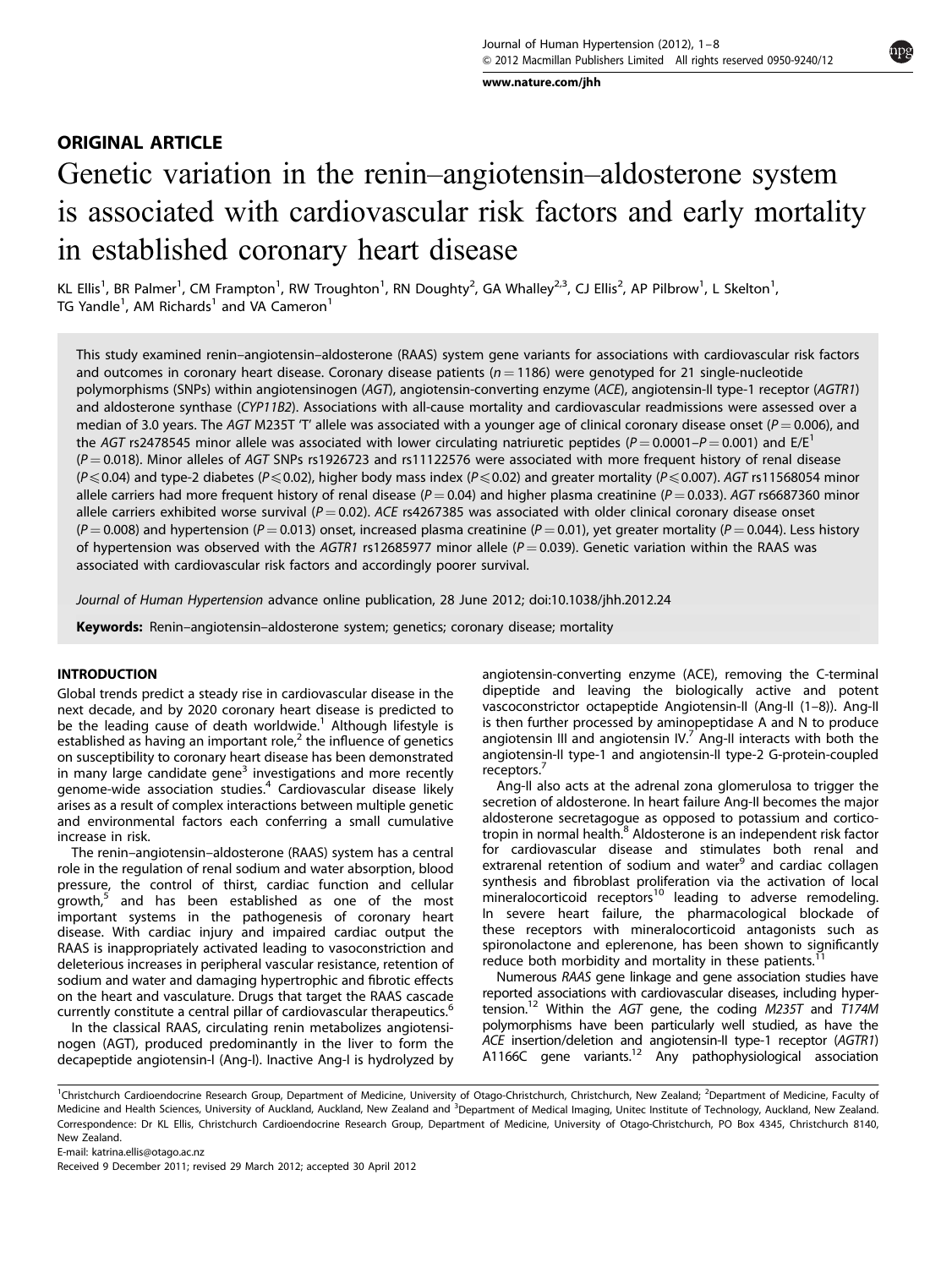between these polymorphisms and CAD is plausibly via an increase in RAAS activity.

Whether genetic variation within this system has a role in disease progression is unknown. We have screened polymorphisms in genes encoding AGT, ACE, AGTR1 and CYP11B2, selected either because of previous associations with CAD risk or as key tagging single-nucleotide polymorphisms (SNPs) in these genes, for association with cardiovascular risk factors and outcomes in a prospective cohort of patients with established coronary heart disease.

## **METHODS**

#### Coronary disease cohort

Patients ( $n = 1186$ ) were recruited into the study according to the following inclusion criteria; ischemic discomfort plus one or more of electrocardiogram changes (ST segment depression or elevation of at least 0.5 mm, T-wave inversion of at least 3 mm in at least three leads, or left bundle branch block), elevated levels of cardiac markers, a history of coronary disease, or were aged at least 65 years in patients with diabetes or vascular disease. Patients were excluded from the study if they had a severe comorbidity that limited their life expectancy to less than 3 years. Plasma was collected at a baseline clinic, 5-56 days from the date of index admission. Blood was collected into chilled EDTA tubes and stored on ice. Plasma was separated within 20 min by centrifugation and stored at -80 °C. Plasma was assayed for atrial natriuretic peptide (ANP),<sup>13</sup> N-terminal ANP (NT-proANP),<sup>14</sup> B-type natriuretic peptide (BNP),<sup>15</sup> N-terminal B-type natriuretic peptide (NT-proBNP),<sup>[16](#page-6-0)</sup> C-type natriuretic pepetide (CNP)<sup>[17](#page-6-0)</sup> and cyclic guanosine monophosphate (cGMP).<sup>18</sup> Transthoracic echocardiography was performed using a GE Vivid 3 ultrasound system (GE Medical Systems, Waukesha, WI, USA) at Christchurch Hospital and an ATL HDI 5000 (Philips Healthcare, Andover, MA, USA) at Auckland City Hospital. The standardized imaging protocol included apical 4- and 2-chamber views according to the American Society of Echocardiography[.19](#page-6-0)

Patients were followed for a median 3.0 years (0.1–3.0 years). Diagnoses at each readmission were defined using the International Statistical Classification of Diseases and Health Related Problems 10th Revision (ICD-10). Outcome data were obtained from National Health Information Systems and hospital Patient Management Systems databases and cardiovascular admissions were determined at discharge by clinical review. The study conformed to the principles outlined in the Declaration of Helsinki and Title 45, US Code of Federal Regulations, Part 46 and was approved by the New Zealand Multi-region Ethics Committee (Reference No. CTY/02/02/018). Each participating patient provided written, informed consent.

## DNA extraction and genotyping

Extraction of genomic DNA was performed as described previously.<sup>[20](#page-6-0)</sup> For AGT, patients were screened for M235T (rs699), T174M (rs4762) and six tag SNPs (rs2478539, rs6687360, rs11568054, rs11122576, rs1926723 and rs2478545). The ACE intron 16 I/D (rs4646994) and three ACE tag SNPs (rs4329, rs4353 and rs4267385) were assayed, as was the AGTR1 A1166C polymorphism and seven AGTR1 tag SNPs (rs2933249, rs931490, rs1492103, rs718858, rs1492103, rs718858, rs1492099, rs12721331 and rs12695877). Study participants were additionally genotyped for the CYP11B2 C-344T polymorphism. For each gene, tag SNPs were selected from HapMap data for the CEU population (Utah residents with ancestry from northern and western Europe) (Supplementary Figures 1–3).

The ACE intron 16 I/D (rs4646994) assay was performed as previously described.[20](#page-6-0) ACE rs4267385 was genotyped using a PCR-RFLP assay consisting of the amplification primers: forward 5'-CCT TGT GTG CCC TCT CCT AA-3' and reverse 5'-ATG GAT GGA TGG ATG GAT GT-3'. PCR amplification included an initial denaturation of 4 min at 94  $\degree$ C, 30 cycles of 60 sec denaturation at 94 °C, 1 min annealing at 60 °C and 1 min extension at 72 $\degree$ C and final extension of 7 min at 72 $\degree$ C. The resulting 219 bp amplimer was digested with Nspl (New England Biolabs, Beverly, MA, USA) and visualized on large format 2% agarose,  $0.5 \times$  TBE gel with ethidium bromide staining. The T allele yielded digestion products of 42 and 177 bp. All other genotyping was performed using 100 ng of DNA and either SNPlex (Applied Biosystems, Mulgrave, Victoria, Australia) or TaqMan genotyping assays (Applied Biosystems) according to the manufacturers instructions.

#### Statistical analyses

Associations between genotype and baseline patient characteristics were tested using an additive genetic model, except for those SNPs where the minor genotype occurred at a frequency of  $<$ 10%. For these variants a dominant genetic model was used. Hormone data exhibited a skewed distribution and was log transformed. Before undertaking statistical analyses to investigate the association between SNPs and baseline characteristics, associations between genotype and ethnicity were assessed. For SNPs where a significant difference in genotype frequency was observed, subsequent analyses were performed on each ethnic subgroup separately as well as on the cohort as a whole. Ethnicity, as well as other factors (including age, gender and body mass index (BMI)) were adjusted for in univariate analyses where there is evidence to suggest that these could be potential confounding factors. Ethnicity was self-declared and was based on grandparent information. Patients were predominantly of European ancestry (83.3%). The majority of study participants of Other ethnicity were of Maori/Pacific Island, Asian and Unknown ancestry. For continuous variables, associations with baseline patient characteristics were assessed using ANOVA with a linear contrast, with the results summarized as the regression coefficient (b) and 95% confidence intervals. Odds ratios and 95% confidence intervals are reported for discrete variables. The primary endpoint was death; however, secondary associations between genotype and readmission for non ST-elevation MI (the most common cause of cardiovascular disease readmission) were explored. Univariate associations between each variant and outcome was assessed using Kaplan–Meier survival analyses and the log-rank test statistic of linear trend. Cox-proportional hazard analysis was performed to establish independent associations with outcome by adjusting for established predictors of increased risk; age of disease onset, gender, ethnicity, history of myocardial infarction, history of hypertension,  $\beta$ -blocker treatment, plasma creatinine, left ventricular ejection fraction and NT-proBNP. Cox-proportional hazards modeling was performed if the association between SNP and outcome was  $P < 0.1$  in Kaplan–Meier analyses. The power of this study to assess the relationship between genotype and cardiovascular outcomes was estimated assuming 80% power and twotailed  $\alpha = 0.05$ . Adopting a conservative approach, this resulted in power to detect a hazard ratio of  $\leq 1.79$ . Analyses were performed using PASW version 18.0 (SPSS Inc. Chicago, IL, USA).

## RESULTS

#### Coronary disease cohort patient characteristics

Patient characteristics of the Coronary Disease Cohort Study are shown in [Table 1](#page-2-0). Genotype frequencies of each RAAS polymorphism are shown in [Table 2.](#page-2-0) Throughout 3-year follow-up, cumulative mortality was 12.5% ( $n = 147$ ) and 20.3% ( $n = 239$ ) of patients were readmitted for non ST-elevation MI.

#### AGT polymorphisms

AGT rs2478545 minor allele carriers ( $n = 373$ ) had lower levels of circulating ANP ( $P = 0.00017$ ;  $b = -1.16$ ; 95% Cl = -1.25 to  $-$  1.07), NT-proANP ( $P = 0.00012$ ;  $b = -1.15$ ; 95% Cl =  $-1.23$  to  $-$  1.07), BNP (P = 0.00025; b =  $-$  1.23; 95% CI =  $-$  1.37 to  $-$  1.10), NT-proBNP ( $P = 0.00049$ ;  $b = -1.24$ ; 95% CI =  $-1.39$  to  $-1.10$ ), CNP ( $P = 0.001$ ;  $b = -1.10$ ; 95% Cl =  $-1.17$  to  $-1.04$ ) and cGMP  $(P = 0.013; b = -1.09; 95\% \text{ Cl} = -1.16 \text{ to } -1.02)$  after adjustment for potential confounders age, gender, ethnicity and BMI. The minor allele of rs2478545 was associated with a lower adjusted  $E/E^1$  ( $P = 0.018$ ;  $b = -1.01$ ; 95% Cl = -1.84 to -0.18).

Minor alleles of rs1926723 and rs11122576 were associated with a greater prevalence of type-2 diabetes (rs1926723,  $P = 0.020$ ,  $OR = 1.59$ , 95% CI = 1.07 to 2.35; rs11122576, P = 0.018, OR = 1.60, 95% CI = 1.09 to 2.37) and a larger BMI (rs1926723,  $P = 0.008$ ,  $b = 1.07$ , 95% CI  $= 0.28$  to 1.86; rs11122576, P  $= 0.021$ ,  $b = 0.93$ , 95% CI  $=$  0.14 to 1.73) ([Table 3](#page-3-0)). The same genotypes were also associated with a more frequent history of renal disease  $(rs1926723, P = 0.042, OR = 1.63; 95% CI = 1.02 to 2.62;$ rs11122576,  $P = 0.023$ ; OR  $= 1.72$ ; 95% CI  $= 1.08$  to 2.75). To confirm that this association did not result from overrepresentation of the minor allele among at-risk ethnic groups, the major ethnic subgroups were analyzed separately. For both SNPs, trends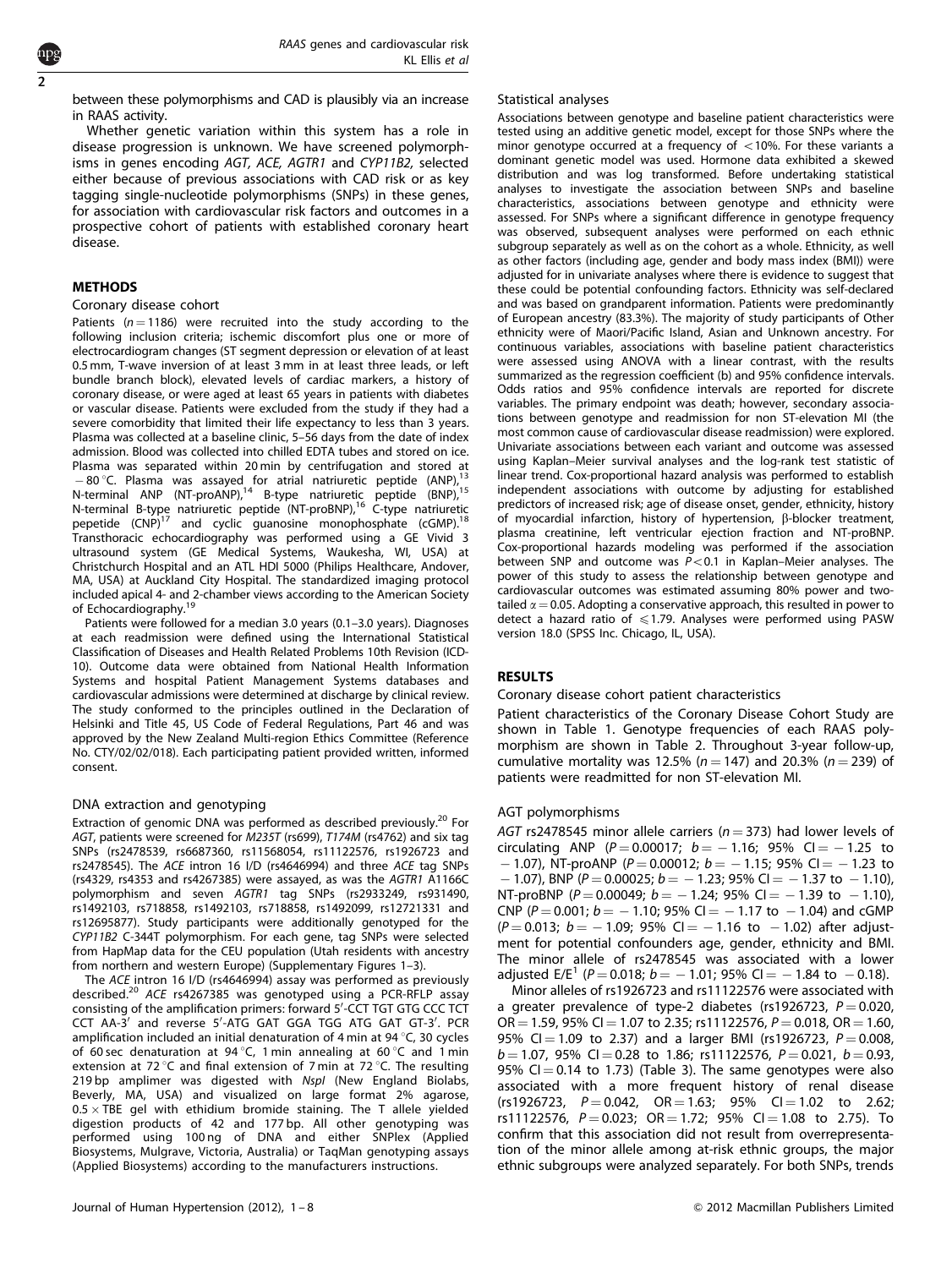<span id="page-2-0"></span>

| <b>Table 1.</b> CDCS baseline patient characteristics    |      |                    |  |  |  |  |  |  |
|----------------------------------------------------------|------|--------------------|--|--|--|--|--|--|
|                                                          | n    |                    |  |  |  |  |  |  |
| Age (years) <sup>a</sup>                                 | 1180 | $66.9 \pm 12.5$    |  |  |  |  |  |  |
| Gender (M)                                               | 1182 | 70.6%              |  |  |  |  |  |  |
| Ethnicity                                                | 1168 |                    |  |  |  |  |  |  |
| European                                                 | 973  | 83.3%              |  |  |  |  |  |  |
| Other/unknown ethnicity                                  | 195  | 16.7%              |  |  |  |  |  |  |
| BMI (kg m $^{-2}$ ) <sup>a</sup>                         | 1159 | $27.4 \pm 4.8$     |  |  |  |  |  |  |
| Current smoker                                           | 1173 | 7.2%               |  |  |  |  |  |  |
| Hypertension                                             | 1169 | 53.4%              |  |  |  |  |  |  |
| Previous MI                                              | 1167 | 31.6%              |  |  |  |  |  |  |
| Type-2 diabetes                                          | 1174 | 16.4%              |  |  |  |  |  |  |
| Family history of CAD                                    | 1153 | 46.7%              |  |  |  |  |  |  |
| <b>ß-Blocker-treated</b>                                 | 1176 | 86.5%              |  |  |  |  |  |  |
| ACE inhibitor-treated                                    | 1176 | 57.1%              |  |  |  |  |  |  |
| Plasma NT-pro BNP (pmol $1^{-1}$ ) <sup>b</sup>          | 1165 | 77.6(0.93-2187.8)  |  |  |  |  |  |  |
| Left ventricular ejection fraction <sup>a</sup>          | 1054 | $56.8 \pm 12.8$    |  |  |  |  |  |  |
| Plasma creatinine (mmol $\mathsf{I}^{-1}$ ) <sup>b</sup> | 1161 | $0.1(0.02 - 0.95)$ |  |  |  |  |  |  |
| Diagnosis at discharge                                   | 1162 |                    |  |  |  |  |  |  |
| Non ST-elevation MI                                      | 583  | 50.2%              |  |  |  |  |  |  |
| <b>ST-elevation MI</b>                                   | 236  | 20.3%              |  |  |  |  |  |  |
| Unstable angina                                          | 343  | 29.5%              |  |  |  |  |  |  |

Abbreviations: ACE, angiotensin-converting enzyme; BMI, body mass index; MI, myocardial infraction; CAD, coronary artery disease; NT-pro BNP, N-terminal brain natriuretic peptide. <sup>a</sup>Arithmetic mean ± s.d. <sup>b</sup>Geometric mean and range.

| Table 2.<br>cohort                                                                                                                                            |                                                       |                                                                                                              | Genotype frequencies of RAAS polymorphisms in the CDCS                                                       |                                                                                            |
|---------------------------------------------------------------------------------------------------------------------------------------------------------------|-------------------------------------------------------|--------------------------------------------------------------------------------------------------------------|--------------------------------------------------------------------------------------------------------------|--------------------------------------------------------------------------------------------|
|                                                                                                                                                               | n                                                     | AA, n (%)                                                                                                    | Aa, n (%)                                                                                                    | <i>aa</i> , n (%)                                                                          |
| AGT<br>rs1926723 (A/G)<br>rs2478545 (C/T)<br>rs2478539 (A/C)<br>rs6687360 (C/T)<br>rs11568054 (C/T)<br>rs11122576 (A/G)<br>rs699 (M235T)                      | 987<br>991<br>812<br>938<br>943<br>994<br>1164        | 801 (81.2)<br>618 (62.4)<br>349 (43.0)<br>383 (40.8)<br>833 (88.3)<br>808 (81.3)<br>399 (34.3)               | 163 (16.5)<br>331 (33.4)<br>328 (40.4)<br>422 (45.0)<br>104 (11.0)<br>173 (17.4)<br>541 (46.5)               | 23(2.3)<br>42 (4.2)<br>135 (16.6)<br>133 (14.2)<br>6(0.6)<br>13(1.3)<br>224 (19.2)         |
| rs4762 (T174M)<br><b>ACE</b><br>rs4646994                                                                                                                     | 1165<br>936                                           | 906 (77.8)<br>207 (22.1)                                                                                     | 248 (21.3)<br>424 (45.3)                                                                                     | 11(0.9)<br>305 (32.6)                                                                      |
| (ACE I/D)<br>rs4267385 (C/T)<br>rs4329 (A/G)<br>rs4353 (A/G)                                                                                                  | 914<br>927<br>929                                     | 194 (21.2)<br>277 (29.9)<br>261 (28.1)                                                                       | 463 (50.7)<br>454 (49.0)<br>460 (49.5)                                                                       | 257 (28.1)<br>196 (21.1)<br>208 (22.4)                                                     |
| AGTR1<br>rs2933249 (C/T)<br>rs12695877 (T/C)<br>rs931490 (A/G)<br>rs1492103 (T/C)<br>rs718858 (C/T)<br>rs1492099 (G/A)<br>rs12721331 (T/C)<br>rs5186 (A1166C) | 986<br>991<br>941<br>903<br>988<br>986<br>900<br>1185 | 679 (68.9)<br>427 (43.1)<br>653 (69.4)<br>637 (70.5)<br>670 (67.8)<br>739 (74.9)<br>785 (87.2)<br>628 (53.0) | 279 (28.3)<br>446 (45.0)<br>261 (27.7)<br>244 (27.0)<br>289 (29.3)<br>228 (23.1)<br>110 (12.2)<br>458 (38.6) | 28(2.8)<br>118 (11.9)<br>27(2.9)<br>22 (2.4)<br>29 (2.9)<br>19 (1.9)<br>5(0.6)<br>99 (8.4) |
| <b>CYP11B2</b><br>rs1799998<br>$(C-344T)$                                                                                                                     | 1142                                                  | 354 (31.0)                                                                                                   | 555 (48.6)                                                                                                   | 233 (20.4)                                                                                 |

Where 'A' represents the major allele and 'a' the minor allele for each SNP. SNPs italicized and in bold were selected based on previous associations reported in the literature. All other SNPs are 'tag' SNPs and were identified from HapMap data for the CEU population.

in the same direction were observed with renal disease and type-2 diabetes in both the European ( $P = 0.151 - 0.227$ ) and combined other/unknown ( $P = 0.073 - 0.121$ ) patient groups. Patients carrying



the 'T' allele of rs11568054 demonstrated a more frequent history of renal disease ( $P = 0.04$ ; OR = 1.82; 95% CI = 1.03 to 3.21) and higher levels of plasma creatinine ( $P = 0.033$ ;  $b = 1.08$ ; 95%  $Cl = 1.01$  to 1.16).

The AGT 235 'TT' 'high-risk' genotype was associated with a 2.9year younger age of clinical coronary disease onset ( $P = 0.006$ ;  $b = -1.41$ ; 95% CI  $= -2.42$  to  $-0.41$ ) ([Table 3\)](#page-3-0). As the minor allele of M235T, was less frequent in patients of European ancestry when compared with those of other/unknown ethnicity, the analyses for these SNPs were run on both patient groups separately. The association between the 235  $T'$  allele and a younger age of clinical coronary disease onset was present in the other/unknown ethnic groups only ( $P < 0.043$ ).

Kaplan–Meier survival analysis revealed that in addition to a higher BMI, and more type-2 diabetes and renal disease, AGT rs11122576 (log-rank  $P = 0.045$ ) and rs1926723 (log-rank  $P = 0.049$ ) minor allele carriers experienced greater mortality [\(Figure 1\)](#page-4-0). The AGT rs6687360 minor allele trended towards worse survival (log-rank  $P = 0.055$ , [Figure 1\)](#page-4-0). For each variant, the association with increased mortality was significant when adjusting for ethnicity and other established predictors of increased risk  $(P \le 0.020,$  [Table 4](#page-4-0)).

## ACE polymorphisms

The minor allele of ACE rs4267385 was associated with an older age of onset of clinical coronary disease ( $P = 0.008$ ;  $b = 1.58$ ; 95% CI = 0.43 to 2.72) and hypertension onset ( $P = 0.016$ ;  $b = 2.15$ ; 95% CI = 041 to 3.88) and higher plasma creatinine ( $P = 0.01$ ; b = 1.04; 95% CI  $=$  1.01 to 1.07) [\(Table 3](#page-3-0)). Despite this, ACE rs4267385 was additionally associated with increased mortality in both univariate (log-rank  $P = 0.002$ , [Figure 1](#page-4-0)) and multivariate ( $P = 0.044$ , [Table 4](#page-4-0)) survival analyses.

Patients carrying the 'high-risk' ACE I/D 'D' allele, were more likely to be readmitted for non ST-elevation MI, the most common cause of CVD readmission in the cohort overall (log-rank  $P = 0.038$ , [Figure 2\)](#page-5-0). However, in multivariate analyses that adjusted for established predictors of increased risk, ACE I/D genotype was not independently prognostic ( $P = 0.131$ , Supplementary Table 1). No differences in age, gender, ethnicity or pharmacotherapy were observed with ACE genotype.

## AGTR1 polymorphisms

Less frequent history of hypertension was observed for AGTR1 rs12695877 minor allele carriers ( $P = 0.039$ ; OR  $= 0.82$ ; 95%  $CI = 0.68$  to 0.99) [\(Table 3\)](#page-3-0). Univariate outcome analyses identified a significant association between AGTR1 rs2933249 (log-rank  $P = 0.03$ ), rs1492103 (log-rank  $P = 0.027$ ) and readmission for non ST-elevation MI [\(Figure 2](#page-5-0)). However, when adjusting for established predictors of increased risk, no association between AGTR1 genotype and readmission for non ST-elevation MI was observed  $(P = 0.083 - 0.087$ , Supplementary Table 1). There were no associations between AGTR1 genotype, gender or pharmacotherapy. Minor alleles of rs2933249, rs931490, rs1492103 and rs1492099 occurred at a lower frequency in European patients when compared with individuals of other/unknown ethnicity ( $P < 0.05$ ; European minor allele frequency  $= 0.176 - 0.241$ , other/unknown minor allele frequency = 0.268–0.328).  $AGTR1$  SNP rs718858 occurred at an increased frequency in participants of European descent ( $P = 0.030$ ; European minor allele frequency = 0.376, other/ unknown minor allele frequency  $= 0.307$ ).

## Aldosterone synthase CYP11B2 C-344T

Genotype frequencies for CYP11B2 C-344T were as follows,  $CC = 31.0\%$  ( $n = 354$ ),  $CT = 48.6\%$  ( $n = 555$ ) and  $TT = 20.4\%$  $(n = 233)$ . There were no associations between CYP11B2 C-344T and baseline patient characteristics or cardiovascular outcomes,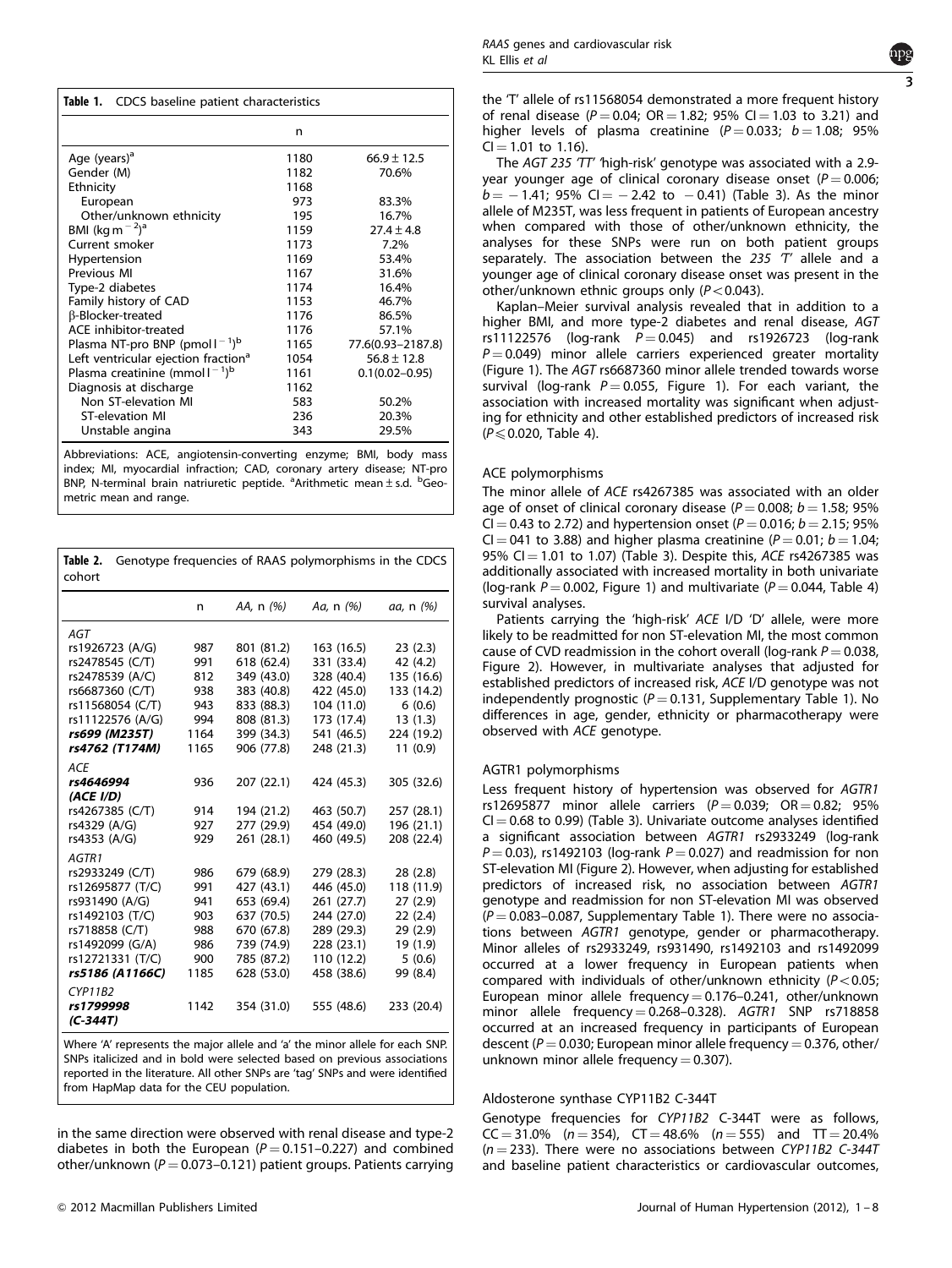<span id="page-3-0"></span>4

| AGT             | ANP (pmol $I^{-1}$ )     | NT-proANP<br>(nmol $I^{-1}$ ) | BNP (pmol $I^{-1}$ )      | NT-proBNP<br>(pmol $I^{-1}$ ) | CNP<br>(pmol $I^{-1}$ ) | cGMP<br>(pmoll <sup><math>-1</math></sup> ) | $E/E^1$           |
|-----------------|--------------------------|-------------------------------|---------------------------|-------------------------------|-------------------------|---------------------------------------------|-------------------|
| rs2478545       |                          |                               |                           |                               |                         |                                             |                   |
| CC              | 38.7 (36.7-40.7)*        | $1.1 (1.1 - 1.2)^*$           | 20.3 (18.8-21.8)*         | 85.9<br>$(79.1 - 93.2)^*$     | 1.2<br>$(1.2 - 1.3)^*$  | 6.9<br>$(6.6 - 7.2)$ ***                    | $12.7 \pm 7.6***$ |
| CT/TT           | 32.6 (30.4-34.8)         | $1.0(0.9-1.0)$                | 15.8 (14.4-17.4)          | 65.4<br>$(58.5 - 73.2)$       | 1.1<br>$(1.1 - 1.2)$    | 6.3<br>$(6.0 - 6.7)$                        | $11.4 \pm 4.9$    |
| rs1926723       | History of renal disease | Type-2 diabetes               | BMI (kg m <sup>-2</sup> ) |                               |                         |                                             |                   |
| AA              | $9.7\%$ ***              | $16.1\%***$                   | $27.3 \pm 4.8***$         |                               |                         |                                             |                   |
| AG/GG           | 14.9%                    | 23.4%                         | $28.3 \pm 5.4$            |                               |                         |                                             |                   |
| rs11122576      |                          |                               |                           |                               |                         |                                             |                   |
| AA              | $9.6\%***$               | $16.0\%***$                   | $27.3 \pm 4.8***$         |                               |                         |                                             |                   |
| AG/GG           | 15.5%                    | 23.4%                         | $28.2 \pm 5.4$            |                               |                         |                                             |                   |
|                 | History of renal disease | Creatinine (mmol/l)           |                           |                               |                         |                                             |                   |
| rs11568054      |                          |                               |                           |                               |                         |                                             |                   |
| CC              | $9.2\%***$               | $0.09(0.09 - 0.10)$ ***       |                           |                               |                         |                                             |                   |
| CT/TT           | 15.6%                    | $0.10(0.09 - 0.10)$           |                           |                               |                         |                                             |                   |
|                 | Age of coronary disease  |                               |                           |                               |                         |                                             |                   |
|                 | onset (years)            |                               |                           |                               |                         |                                             |                   |
| M235T           |                          |                               |                           |                               |                         |                                             |                   |
| <b>MM</b>       | $68.2 \pm 12.0$          |                               |                           |                               |                         |                                             |                   |
| MT              | $67.1 \pm 12.8***$       |                               |                           |                               |                         |                                             |                   |
| <b>TT</b>       | $65.3 \pm 12.7$          |                               |                           |                               |                         |                                             |                   |
| ACE             | Age of coronary disease  | Age of                        | Creatinine                |                               |                         |                                             |                   |
|                 | onset (years)            | hypertension<br>(years)       | (mmol/l)                  |                               |                         |                                             |                   |
| rs4267385       |                          |                               |                           |                               |                         |                                             |                   |
| CC              | $66.9 \pm 12.0$          | $49.4 \pm 14.9$               | $0.09(0.09 - 0.10)$       |                               |                         |                                             |                   |
| <b>CT</b>       | $67.5 \pm 12.9***$       | $53.3 \pm 13.5***$            | $0.10(0.09 - 0.10)$ **    |                               |                         |                                             |                   |
| <b>TT</b>       | $69.9 \pm 11.5$          | $53.9 \pm 12.5$               | $0.10(0.09 - 0.11)$       |                               |                         |                                             |                   |
| AGTR1           | History of hypertension  |                               |                           |                               |                         |                                             |                   |
| rs12695877      |                          |                               |                           |                               |                         |                                             |                   |
| CC<br><b>CT</b> | 58.5%<br>50.6%***        |                               |                           |                               |                         |                                             |                   |
| TT              | 51.3%                    |                               |                           |                               |                         |                                             |                   |

Abbreviations: ANP, atrial natriuretic peptide; BNP, B-type natriuretic peptide; CNP, C-type natriuretic pepetide; cGMP, cyclic guanosine monophosphate; NT-proANP, N-terminal ANP. Data are presented as arithmetic mean±s.d., geometric mean (95% CI), or as percentages unless otherwise indicated. Significance  $*P<0.001,**P<0.01,***P<0.05$ .

and no difference in genotype frequency with gender, ethnicity, comorbidity or pharmacotherapy.

#### **DISCUSSION**

Inappropriate RAAS activation is a major pathophysiological culprit in cardiovascular disease. To our knowledge we have for the first time reported a broad screen of RAAS polymorphisms in a prospective study of patients with established coronary heart disease. Our data suggest a novel association between a genetic variant in AGT (rs2478545) and significantly lower levels of circulating natriuretic peptides. Two other AGT SNPs (rs1926723 and rs11122576) were consistently associated with a larger BMI, type-2 diabetes, renal disease and accordingly poorer survival. Variants within ACE and AGTR1 may be weakly associated with increased mortality and/or history of hypertension.

The AGT gene is located on chromosome 1 at position 1q42, spans over 11 kb, and contains five exons and over 215 known polymorphisms. Among these, the M235T and T174M polymorphisms have been particularly well studied. Several meta-analyses have reported small positive associations between both the 235T and  $T174$  alleles and hypertension,<sup>[12](#page-6-0)</sup> with blood pressure and arterial stiffness,<sup>[21](#page-6-0)</sup> and with increased heart failure mortality.<sup>[22](#page-6-0)</sup> AGT 235 'TT' homozygotes have also been shown to have approximately 20% higher concentrations of plasma AGT.<sup>[23](#page-6-0)</sup> Consistent with these findings, in the current study, participants with the AGT 235 'TT' genotype were younger at the time of recruitment by 2.9 years. Although it has been demonstrated that M235T is non-functional, this variant is in tight linkage disequilibrium with a variant in the proximal promoter of the AGT gene.<sup>[24](#page-6-0)</sup> This variant encodes an adenine instead of a guanine six nucleotides upstream from the site of transcription (-6A/G), and has been shown to affect the interaction between at least one trans-acting nuclear factor and the promoter of the  $AGT$  gene.<sup>[23](#page-6-0)</sup> This is likely to explain the increased levels of plasma AGT levels in T235 homozygotes compared with M235 homozygotes.

In the current study, an intriguing association was observed between the minor allele of the AGT tag SNP rs2478545 and circulating levels of natriuretic peptides. The mutually antagonistic actions of the natriuretic peptide system and the RAAS have been well established. Cardiac natriuretic peptides directly reduce both renin and aldosterone secretion, and their beneficial effects on the cardiovascular system depend on their ability in part to antagonize the RAAS at multiple levels.[25](#page-7-0) Interestingly, in this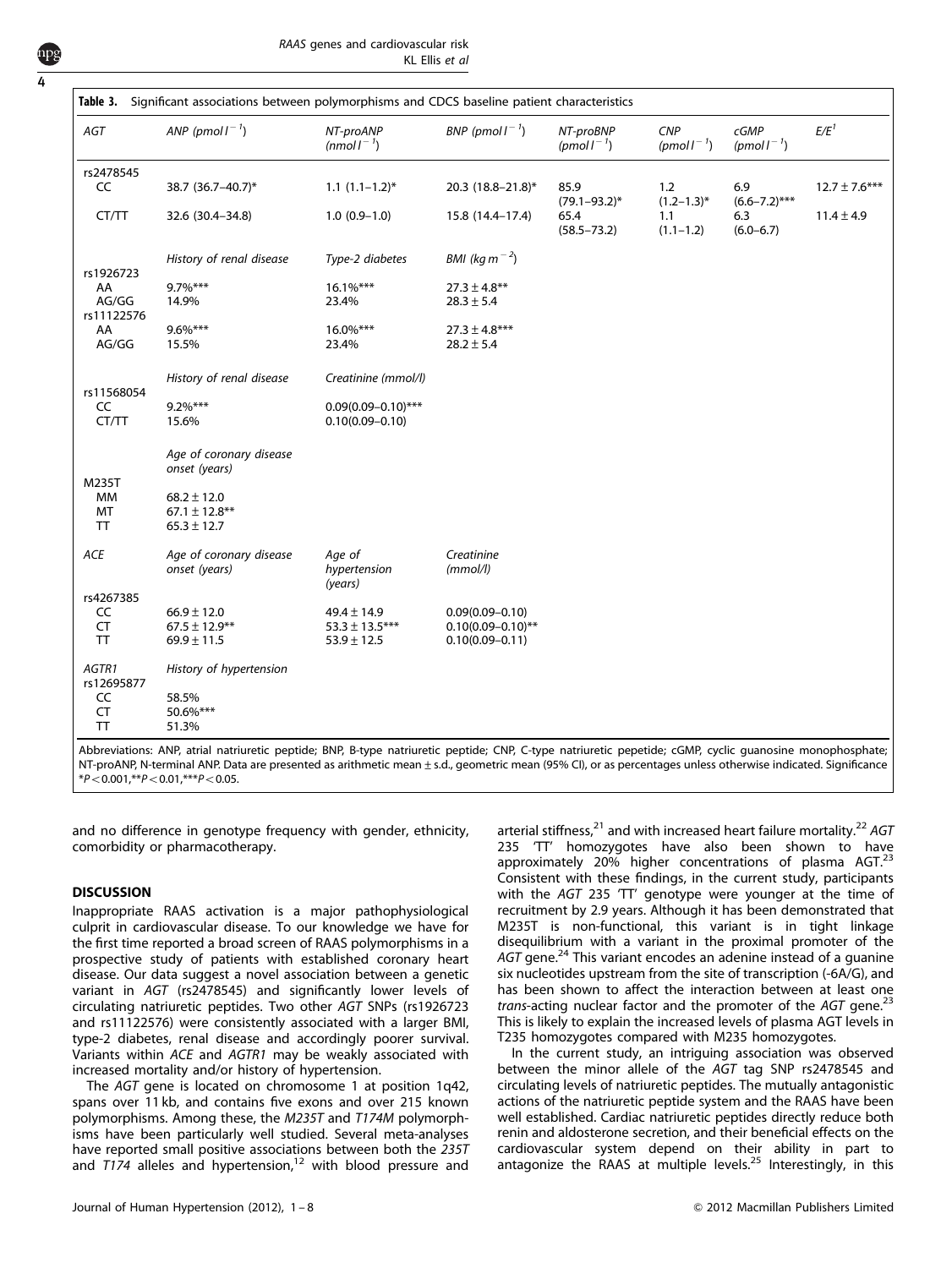RAAS genes and cardiovascular risk KL Ellis et al

<span id="page-4-0"></span>

Figure 1. Association between AGT rs11122576, AGT rs1926723, AGT rs6687360 and ACE rs4267385 and mortality.

| Variable                               | AGT rs11122576       |               |               | AGT rs1926723                  |               |               | AGT rs6687360        |                |               | ACE rs4267385                  |               |               |
|----------------------------------------|----------------------|---------------|---------------|--------------------------------|---------------|---------------|----------------------|----------------|---------------|--------------------------------|---------------|---------------|
|                                        | <b>Risk</b><br>ratio | 95% CI        | P             | <b>Risk</b><br>ratio           | 95% CI        | P             | <b>Risk</b><br>ratio | 95% CI         | P             | <b>Risk</b><br>ratio           | 95% CI        | P             |
| Age                                    | 1.06                 | $1.03 - 1.08$ | $<$ 0.001 $*$ | 1.06                           | $1.03 - 1.08$ | $<$ 0.001 $*$ | 1.05                 | $1.02 - 1.08$  | $<$ 0.001 $*$ | 1.06                           | $1.03 - 1.09$ | $<$ 0.001*    |
| Gender                                 | 0.82                 | $0.50 - 1.37$ | 0.452         | 0.80                           | $0.49 - 1.33$ | 0.397         | 0.73                 | $0.43 - 1.22$  | 0.227         | 1.27                           | $0.79 - 2.06$ | 0.323         |
| Ethnicity                              | —                    |               | $0.036*$      | $\qquad \qquad \longleftarrow$ |               | $0.038*$      | —                    |                | 0.139         | $\qquad \qquad \longleftarrow$ |               | 0.467         |
| Maori/Pacific<br>vs European           | 2.10                 | $1.02 - 4.32$ |               | 2.07                           | $1.00 - 4.27$ |               | 1.72                 | $0.81 - 3.65$  |               | 1.16                           | $0.36 - 3.75$ |               |
| Asian vs<br>European                   | 2.12                 | $0.67 - 7.19$ |               | 2.19                           | $0.67 - 7.20$ |               | 1.90                 | $0.57 - 6.34$  |               | 4.59                           | $0.56 - 37.9$ |               |
| Other/<br>unknown vs<br>European       | 0.38                 | $0.11 - 1.28$ |               | 0.38                           | $0.11 - 1.27$ |               | 0.42                 | $0.13 - 1.42$  |               | 0.74                           | $0.29 - 1.88$ |               |
| History of<br>myocardial<br>infarction | 1.65                 | $1.05 - 2.61$ | $0.031*$      | 1.63                           | $1.03 - 2.57$ | $0.036*$      | 1.59                 | $0.99 - 2.57$  | 0.057         | 1.67                           | $1.07 - 2.62$ | $0.025*$      |
| History of                             | 1.22                 | $0.76 - 1.96$ | 0.406         | 1.22                           | $0.76 - 1.95$ | 0.412         | 1.15                 | $0.70 - 1.90$  | 0.585         | 0.83                           | $0.53 - 1.29$ | 0.406         |
| hypertension                           |                      |               |               |                                |               |               |                      |                |               |                                |               |               |
| <b>B-blocker</b><br>treatment          | 0.88                 | $0.45 - 1.70$ | 0.692         | 0.87                           | $0.45 - 1.69$ | 0.680         | 1.19                 | $0.62 - 2.27$  | 0.607         | 0.50                           | $0.30 - 0.84$ | $0.009*$      |
| Creatinine<br>$(mmol-1)$               | 3.53                 | 1.59-7.85     | $0.002*$      | 3.56                           | $1.60 - 7.92$ | $0.002*$      | 3.87                 | $1.68 - 8.93$  | $0.001*$      | 2.29                           | $0.88 - 5.96$ | 0.090         |
| LVEF                                   | 0.98                 | $0.97 - 1.00$ | $0.044*$      | 0.98                           | $0.96 - 1.00$ | $0.039*$      | 0.98                 | $0.96 - 1.00$  | $0.038*$      | 1.00                           | $0.98 - 1.02$ | 0.924         |
| NT-proBNP<br>(pmol $I^{-1}$ )          | 4.14                 | $2.00 - 8.58$ | $<$ 0.001 $*$ | 4.01                           | $1.93 - 8.31$ | $<$ 0.001*    | 5.28                 | $2.47 - 11.28$ | $<$ 0.001*    | 6.37                           | 2.93-13.82    | $<$ 0.001 $*$ |
| Genotype                               | 2.01                 | $1.21 - 3.32$ | $0.007*$      | 2.05                           | $1.24 - 3.39$ | $0.005*$      | 1.48                 | $1.07 - 2.05$  | $0.020*$      | 1.37                           | $1.01 - 1.86$ | $0.044*$      |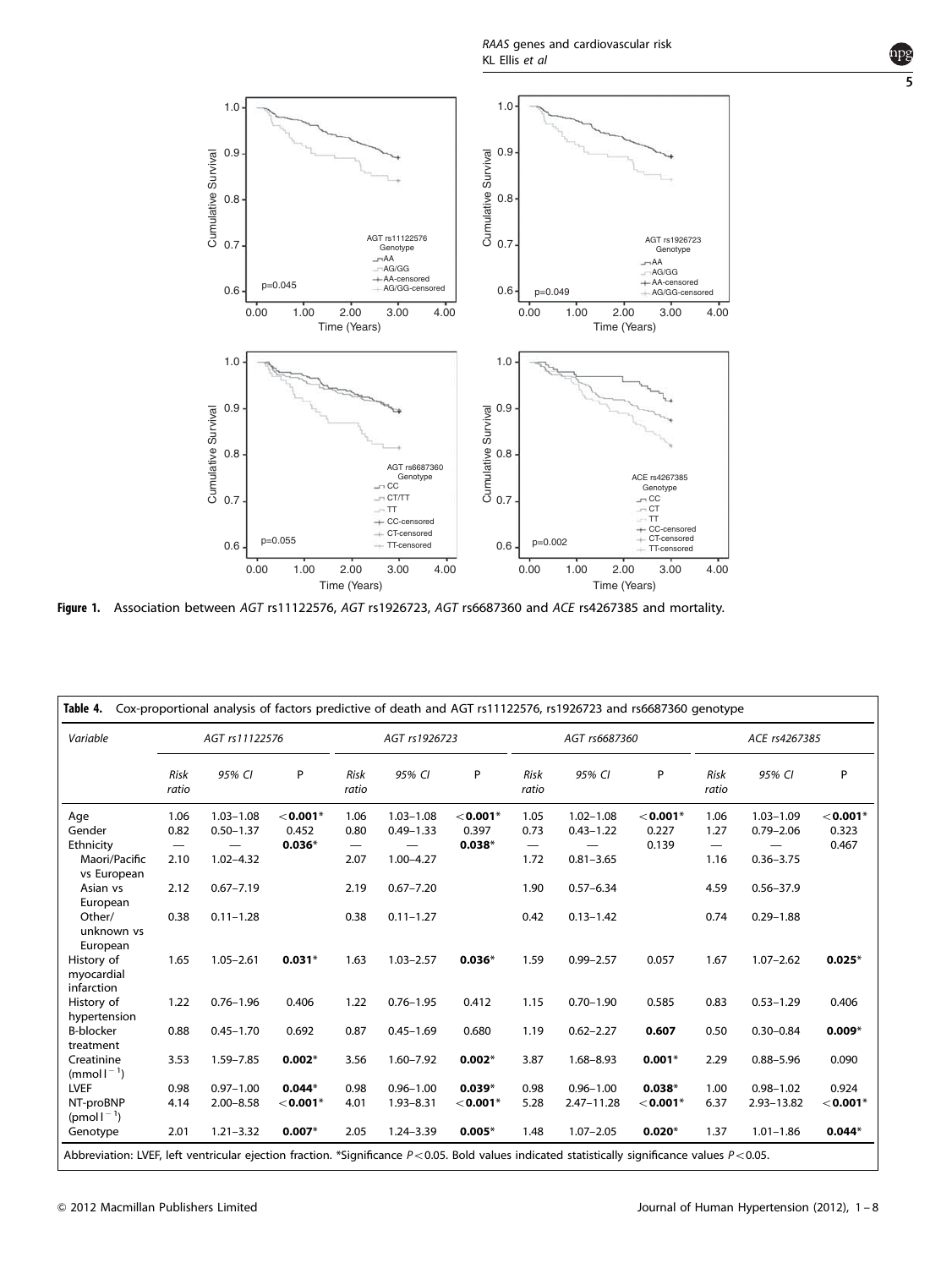<span id="page-5-0"></span>6



Figure 2. Association between ACE I/D, AGTR1 rs1492103 and AGTR1 rs2933249 and readmission for non ST-elevation MI.

current study the association between rs2478545 and lower natriuretic peptides also translated into a lower  $E/E<sup>1</sup>$ , indicating less ventricular diastolic dysfunction. Whether this suggests that the rs2478545 minor allele is associated with less cardiac stress via a natriuretic peptide-independent mechanism, accompanied by lower natriuretic peptide levels, or whether the level of natriuretic peptides is inappropriately low for given cardiac damage, is difficult to determine. However, if the lower natriuretic peptides were providing less compensatory cardioprotection, then it might be expected that an association with worse outcomes would also have been observed.

In the present study, two AGT variants (rs1926723 and rs11122576), were associated with increased BMI, type-2 diabetes and renal disease. Links between the RAAS and both the initiation and progression of these diseases has been demonstrated, and clinical trials have demonstrated that RAAS inhibition reduces the incidence of vascular complications in diabetes patients.<sup>[26](#page-7-0)</sup> Minor alleles of both rs1926723 and rs11122576 were also associated with greater mortality over 3-year follow-up. These associations with cardiovascular outcomes occurred despite the wide use of medications that interrupt the RAAS over follow-up, potentially indicating incomplete inhibition of this system.

Within the ACE gene, the D allele of the common insertion/ deletion (I/D) polymorphism in intron 16 has been shown to predict approximately half the interindividual variability in both serum and tissue levels of ACE, $27$  and DD homozygotes have been identified at higher frequencies in hypertensive men than their mildly hypertensive or normotensive counterparts.<sup>[28](#page-7-0)</sup> The ACE D allele has proven to be a consistent marker of initial risk $^{20,29}$  $^{20,29}$  $^{20,29}$  and a predictor of clinical outcome after MI in prospective studies of at-risk groups.<sup>[20](#page-6-0)</sup> Supporting these findings, in the current study the ACE D allele was associated with an increased risk of experiencing a subsequent non ST-elevation MI. However, as statistical significance was lost when adjusting for several established risk factors any association is likely to be modest. Previous associations of the ACE D allele with elevated levels of ACE in human plasma<sup>[27](#page-7-0)</sup> and myocardium<sup>[30](#page-7-0)</sup> provides a mechanistic basis for the polymorphism's relationship with heart disease, given the central role of the RAAS in the regulation of blood pressure, sodium balance and cardiac remodeling following heart injury. However, as ACE I/D is located within intron 6 of the ACE gene, this polymorphism is unlikely to directly effect ACE activity. Instead, other alleles in LD located within or nearby the ACE gene are thought to explain the observed associations between ACE and cardiovascular disease. In this study, we also identified an association between the minor allele of the tag SNP rs4267385 and a 3 year older age of onset of clinical coronary disease and onset of hypertension, but also a greater mortality independent of age and other prognostic markers. These apparently conflicting findings require further validation.

Located on chromosome 3q21-25, AGTR1 is  $>$  55 kb in length. Of the more than 278 polymorphisms identified, the 3'UTR A1166C variant has been the most widely investigated. The AGTR1 A1166C 'C' allele has been shown in case–control studies to occur at greater frequency in hypertensive patients than in normoten-sive subjects.<sup>[31](#page-7-0)</sup> Within the general population, both clinic systolic and diastolic blood pressures were determined to be on average 11.3 mm Hg and 4.2 mm Hg lower in CC homozygotes when compared with AC heterozygotes and AA homozygote; however, ambulatory blood pressure was similar across genotypes.<sup>[32](#page-7-0)</sup> It has been hypothesized that this gene variant can activate the RAAS as it is located in a cis regulatory site, recognized by the specific microRNA, miR155.<sup>33</sup> Although strong associations have been reported in the literature between the A1166C variant and CVD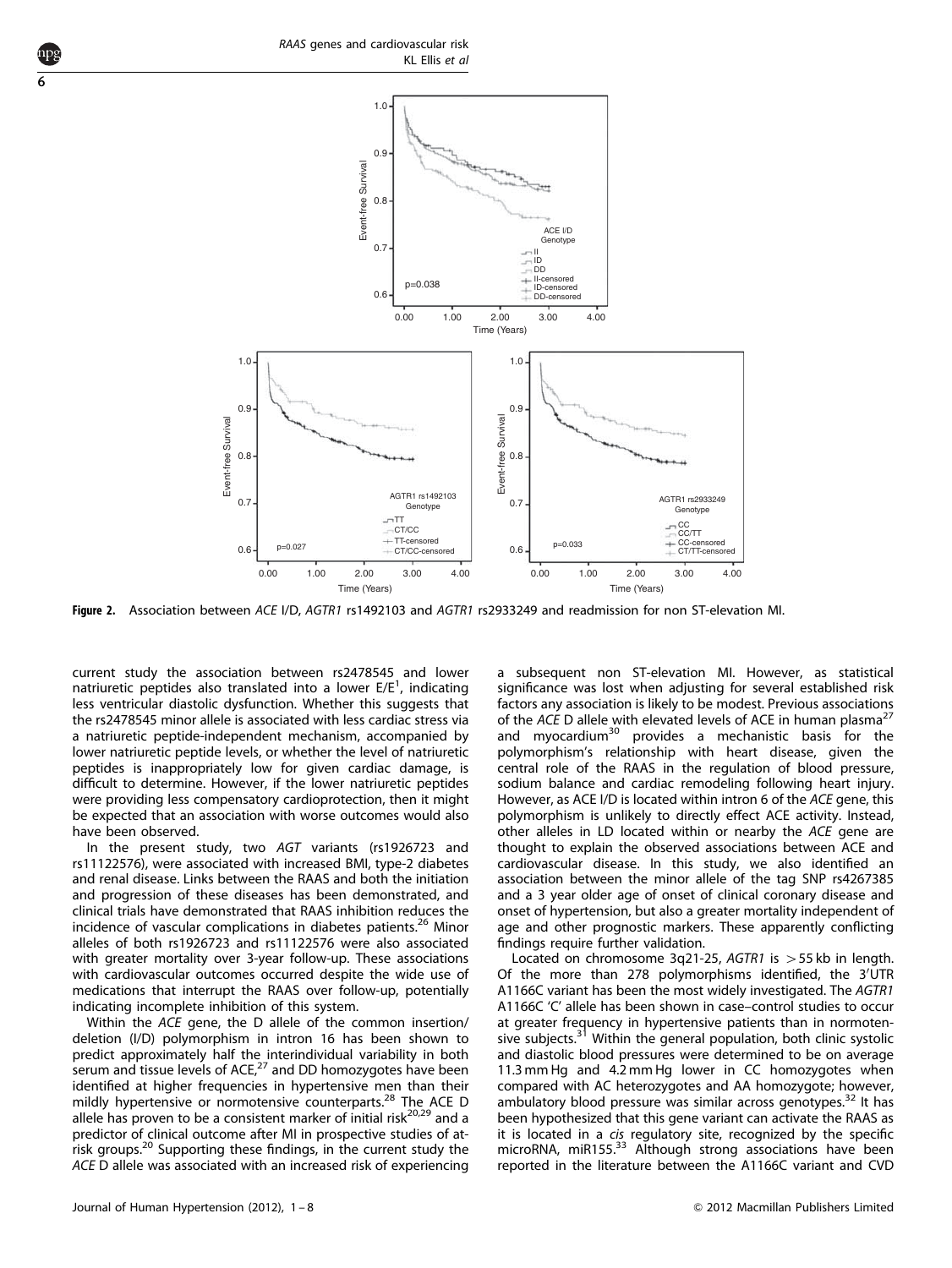<span id="page-6-0"></span>characteristics in multiple populations, $34$  we observed no association with baseline patient characteristics or cardiovascular outcomes in coronary disease cohort study participants. In contrast, the AGTR1 tag SNP rs12695877 was associated with less history of hypertension, and both rs111492103 and rs2933249 minor allele carriers were less likely to have been readmitted for a non ST-elevation MI during the follow-up period.

The CYP11B2 C-344T polymorphism located in the promoter region of the aldosterone synthase gene involves a C/T substitution in a putative binding site for the steroidogenic transcription factor SF-1.[35](#page-7-0) The CYP11B2 -344T allele has been associated in some but not all studies with an increased risk of hypertension,<sup>[36](#page-7-0)</sup> coronary disease<sup>[37](#page-7-0)</sup> and poorer event-free survival in African-Americans with heart failure.<sup>[38](#page-7-0)</sup> However, in the current study no association between C-344T and either baseline patient characteristics or cardiovascular outcomes were observed. This lack of association could reflect the widespread use of betablockers, ACE inhibitors and angiotensin-II receptor blockers in these coronary disease patients.

We have performed a broad screen of genetic variation within the RAAS hormone system for association with cardiovascular risk factors and outcomes in patients with established coronary heart disease. Associations were observed between the minor allele of AGT rs2478545 and lower levels of plasma natriuretic peptides, and between the AGT M235T 'T' allele and an earlier age of clinical coronary disease onset. Patients carrying the minor alleles of AGT rs1926723 and rs11122576 had more history of renal disease and type-2 diabetes, and increased mortality throughout follow-up. AGT rs6687360 and ACE rs4267385 were independently prognostic of all-cause mortality, and AGTR1 rs12685977 minor allele carriers had less frequent history of hypertension. These observed associations with cardiovascular risk factors and outcomes provides further evidence that genetic variation within this important hormone cascade has an integral role in the development and progression of cardiovascular disease.

What is known about this topic

- The RAAS has a central role in the regulation of renal sodium and water absorption, blood pressure, the control of thirst, cardiac function and cellular growth, and has been established as one of the most important systems in the pathogenesis of coronary heart disease.
- Numerous RAAS gene linkage and gene association studies have reported associations with cardiovascular diseases, including hypertension.

What this study adds

- To our knowledge, we have the first time reported a broad screen of RAAS polymorphisms in a prospective study of patients with established coronary heart disease.
- We have identified a novel association between a genetic variant in AGT (rs2478545) and significantly lower levels of circulating natriuretic peptides.
- Two other AGT SNPs (rs1926723 and rs11122576) were consistently associated with a larger BMI, type-2 diabetes, renal disease and accordingly poorer survival.
- Variants within ACE and AGTR1 may be weakly associated with increased mortality and/or history of hypertension.

## CONFLICT OF INTEREST

The authors declare no conflict of interest.

#### ACKNOWLEDGEMENTS

We thank the study participants, the clinical research staff of the Cardioendocrine Research Group (Christchurch) and the Cardiovascular Research Laboratory (Auckland) and are grateful to the assay staff of Cardioendolab, University of Otago,



Christchurch. This work was funded by the Health Research Council of New Zealand (Auckland, New Zealand); New Zealand Lotteries Grant Board (Wellington, New Zealand), and National Heart Foundation of New Zealand (Auckland, New Zealand).

## **REFERENCES**

- 1 Khor GL. Cardiovascular epidemiology in the Asia-Pacific region. Asia Pac J Clin Nutr 2001; 10: 76–80.
- 2 O'Toole TE, Conklin DJ, Bhatnagar A. Environmental risk factors for heart disease. Rev Environ Health 2008; 23: 167–202.
- 3 Cambien F. Genetics and coronary heart disease. Future Cardiol 2005; 1: 17–27.
- 4 Wellcome Trust Case Control Consortium. Genome-wide association study of 14 000 cases of seven common diseases and 3000 shared controls. Nature 2007; 447: 661–678.
- 5 Kurdi M, De Mello WC, Booz GW. Working outside the system: an update on the unconventional behavior of the renin-angiotensin system components. Int J Biochem Cell Biol 2005; 37: 1357–1367.
- 6 Atlas SA. The renin-angiotensin aldosterone system: pathophysiological role and pharmacologic inhibition. J Manag Care Pharm 2007; 13: 9-20.
- 7 Lavoie JL, Sigmund CD. Minireview: overview of the renin-angiotensin system--an endocrine and paracrine system. Endocrinology 2003; 144: 2179–2183.
- 8 Weber KT. Aldosterone in congestive heart failure. N Engl J Med 2001; 345: 1689–1697.
- 9 White PC. Disorders of aldosterone biosynthesis and action. N Engl J Med 1994; 331: 250–248.
- 10 Schunkert H, Hengstenberg C, Holmer SR, Broeckel U, Luchner A, Muscholl MW et al. Lack of association between a polymorphism of the aldosterone synthase gene and left ventricular structure. Circulation 1999; 99: 2255–2260.
- 11 Pitt B, Zannad F, Remme WJ, Cody R, Castaigne A, Perez A et al. The effect of spironolactone on morbidity and mortality in patients with severe heart failure. Randomized aldactone evaluation study investigators. N Engl J Med 1999; 341: 709–717.
- 12 Jeunemaitre X. Genetics of the human renin angiotensin system. J Mol Med 2008; 86: 637–641.
- 13 Yandle TG, Espiner EA, Nicholls MG, Duff H. Radioimmunoassay and characterization of atrial natriuretic peptide in human plasma. J Clin Endocrinol Metab 1986; 63: 72–79.
- 14 Seidler T, Pemberton C, Yandle T, Espiner E, Nicholls G, Richards M. The amino terminal regions of proBNP and proANP oligomerise through leucine zipper-like coiled-coil motifs. Biochem Biophys Res Commun 1999; 255: 495–501.
- 15 Rademaker MT, Charles CJ, Espiner EA, Nicholls MG, Richards AM, Kosoglou T. Combined neutral endopeptidase and angiotensin-converting enzyme inhibition in heart failure: role of natriuretic peptides and angiotensin II. J Cardiovasc Pharmacol 1998; 31: 116–125.
- 16 Hunt PJ, Richards AM, Nicholls MG, Yandle TG, Doughty RN, Espiner EA. Immunoreactive amino-terminal pro-brain natriuretic peptide (NT-PROBNP): a new marker of cardiac impairment. Clin Endocrinol 1997; 47: 287–296.
- 17 Yandle TG, Fisher S, Charles C, Espiner EA, Richards AM. The ovine hypothalamus and pituitary have markedly different distribution of C-type natriuretic peptide forms. Peptides 1993; 14: 713–716.
- 18 Steiner AL, Pagliara AS, Chase LR, Kipnis DM. Radioimmunoassay for cyclic nucleotides. II. Adenosine 3',5'-monophosphate and guanosine 3',5'monophosphate in mammalian tissues and body fluids. J Biol Chem 1972; 247: 1114–1120.
- 19 Schiller NB, Shah PM, Crawford M, DeMaria A, Devereux R, Feigenbaum H et al. Recommendations for quantitation of the left ventricle by two-dimensional echocardiography. American Society of Echocardiography Committee on Standards, Subcommittee on Quantitation of Two-Dimensional Echocardiograms J Am Soc Echocardiogr 1989; 2: 358–367.
- 20 Palmer BR, Pilbrow AP, Yandle TG, Frampton CM, Richards AM, Nicholls MG et al. Angiotensin-converting enzyme gene polymorphism interacts with left ventricular ejection fraction and brain natriuretic peptide levels to predict mortality after myocardial infarction. J Am Coll Cardiol 2003; 41: 729–736.
- 21 Levy D, Larson MG, Benjamin EJ, Newton-Cheh C, Wang TJ, Hwang SJ et al. Framingham Heart Study 100 K Project: genome-wide associations for blood pressure and arterial stiffness. BMC Med Genet 2007; 8(Suppl 1): S3.
- 22 Pilbrow AP, Palmer BR, Frampton CM, Yandle TG, Troughton RW, Campbell E et al. Angiotensinogen M235T and T174M gene polymorphisms in combination doubles the risk of mortality in heart failure. Hypertension 2007; 49: 322–327.
- 23 Jeunemaitre X, Soubrier F, Kotelevtsev YV, Lifton RP, Williams CS, Charru A et al. Molecular basis of human hypertension: role of angiotensinogen. Cell 1992; 71: 169–180.
- 24 Inoue I, Nakajima T, Williams CS, Quackenbush J, Puryear R, Powers M et al. A nucleotide substitution in the promoter of human angiotensinogen is associated